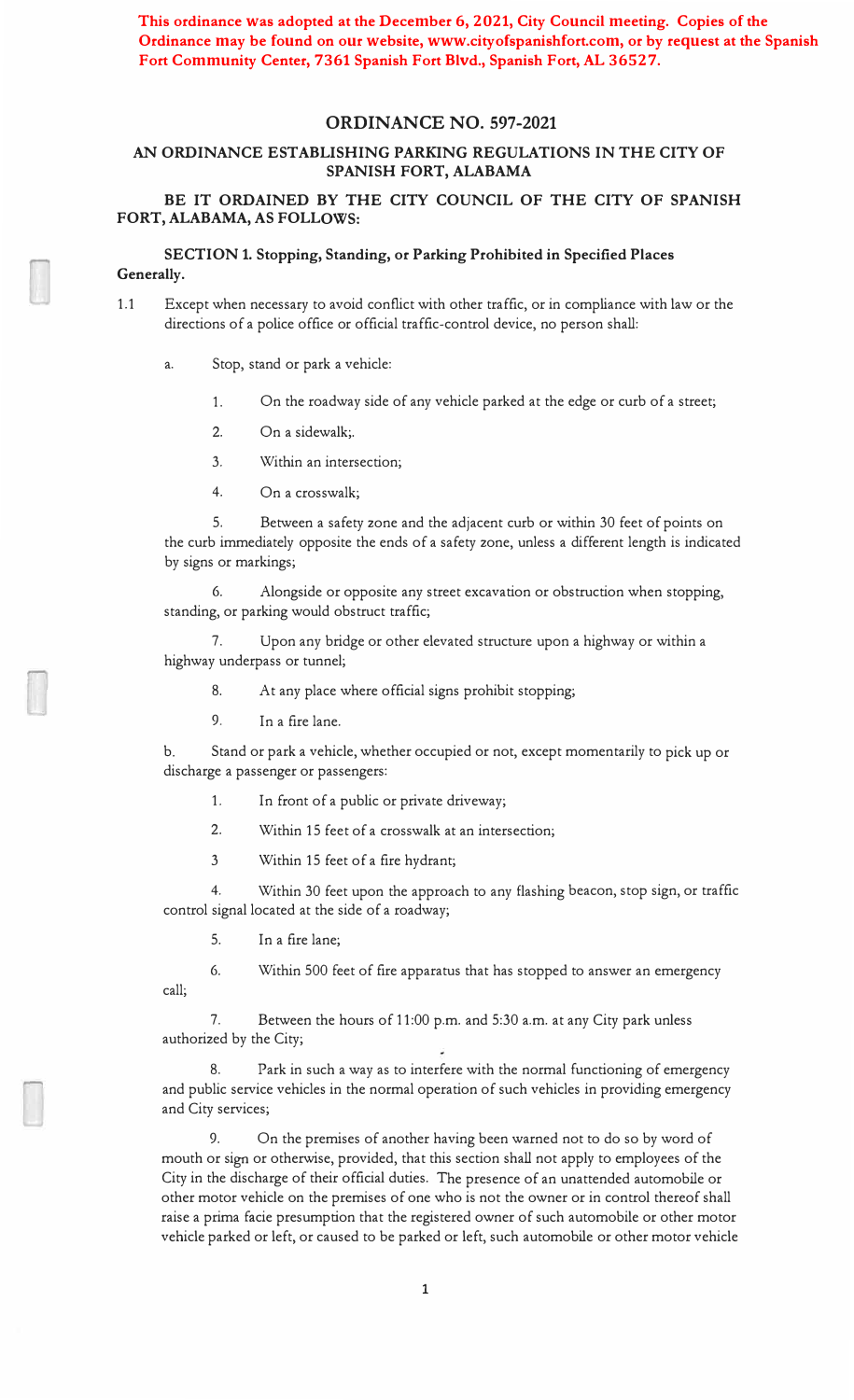on the premises, and the burden of proof shall be upon the registered owner to show otherwise;

10. At any place where official signs prohibit parking.

1.2. The Owner of any such vehicle in violation of this section shall be cited as required by Rule 19 of the Alabama Rules of Judicial Administration.

# **SECTION 2. Commercial Vehicle Parking; Parking or Leaving Unattended Prohibited.**

It shall be unlawful for any person to park, or leave unattended, any commercial motor vehicle or trailer, or combination thereof, on any private or public lot in the City, regardless of whether a sign is posted, or on any property within the public right of way within the City, or in any City park or City facility, unless the lot is properly zoned and the parking places properly striped for commercial motor vehicle parking, or the owner, tenant, occupant or person in possession of such lot or premises has given consent, express or implied. "Commercial motor vehicle" means a motor vehicle or combination of motor vehicles, semi-trailers, or truck tractors, used to transport passengers or property when the motor vehicle: 1) has a gross vehicle weight of more than 26,000 pounds; or 2) has a towed unit with a gross vehicle weight of more than 10,000 pounds; or 3) the combination of vehicles has a combined weight of more than 26,000 pounds. Nothing herein shall prevent the owner or proprietor of the premises to utilize trailers for temporary or seasonal onsite storage if otherwise allowed by law or ordinance.

## **SECTION 3. Moving/Impoundment of Offending Property.**

3.1 Any commercial motor vehicle or trailer, or combination thereof, parked in violation of Section 2 of this Ordinance shall be moved by the owner or operator, or, if unavailable or unable to be located after reasonable attempts, impounded immediately and without delay on order of any police officer of the City.

3.2 Owner responsible for Moving/Impoundment Costs.

All costs associated with the moving or impoundment of any commercial motor vehicle or trailer, or combination thereof, pursuant to this Ordinance shall be paid by the registered owner of said vehicle and/ or the person or persons in possession or having control thereof prior to the release of said vehicle from impound, including, but not limited to, any wrecker service fees, inspection fees, and storage charges.

## **SECTION 4. Parking of Certain Vehicles on Roadway Prohibited.**

4.1 It shall be unlawful for any person to park a commercial motor vehicle, boat, recreational vehicle, trailer, semitrailer, or similar vehicle upon any street, alley, or public way of the City, except for repairs necessitated by an emergency and for loading and unloading.

4.2 It shall be unlawful for any person to park overnight and occupy a recreational vehicle, motor home, house car, travel trailer, pickup camper, van or other motor vehicle having sleeping quarters upon any street, alley, or other public way of the City.

4.3 For the purposes of this section, the following definitions shall apply:

a.A commercial motor vehicle is defined as set forth in Alabama Code §32-9A-1(2).

b. A recreational vehicle is a vehicle equipped to be lived in or for human habitation.

c. A house car is a motor vehicle original designed, or permanently altered, and equipped for human habitation or to which a camper has been permanently attached.

## **SECTION 5. Parking in Private Alleys or on Private Property- Generally.**

5.1 It shall be unlawful (1) for any person to park any vehicle in any private alley without the consent, express or implied, of the owner thereof or (2) for any person lawfully entitled to the use of a private alley to park any vehicle therein in such manner or with such effect as to unreasonably obstruct the passage of any other vehicle entitled to use such alley.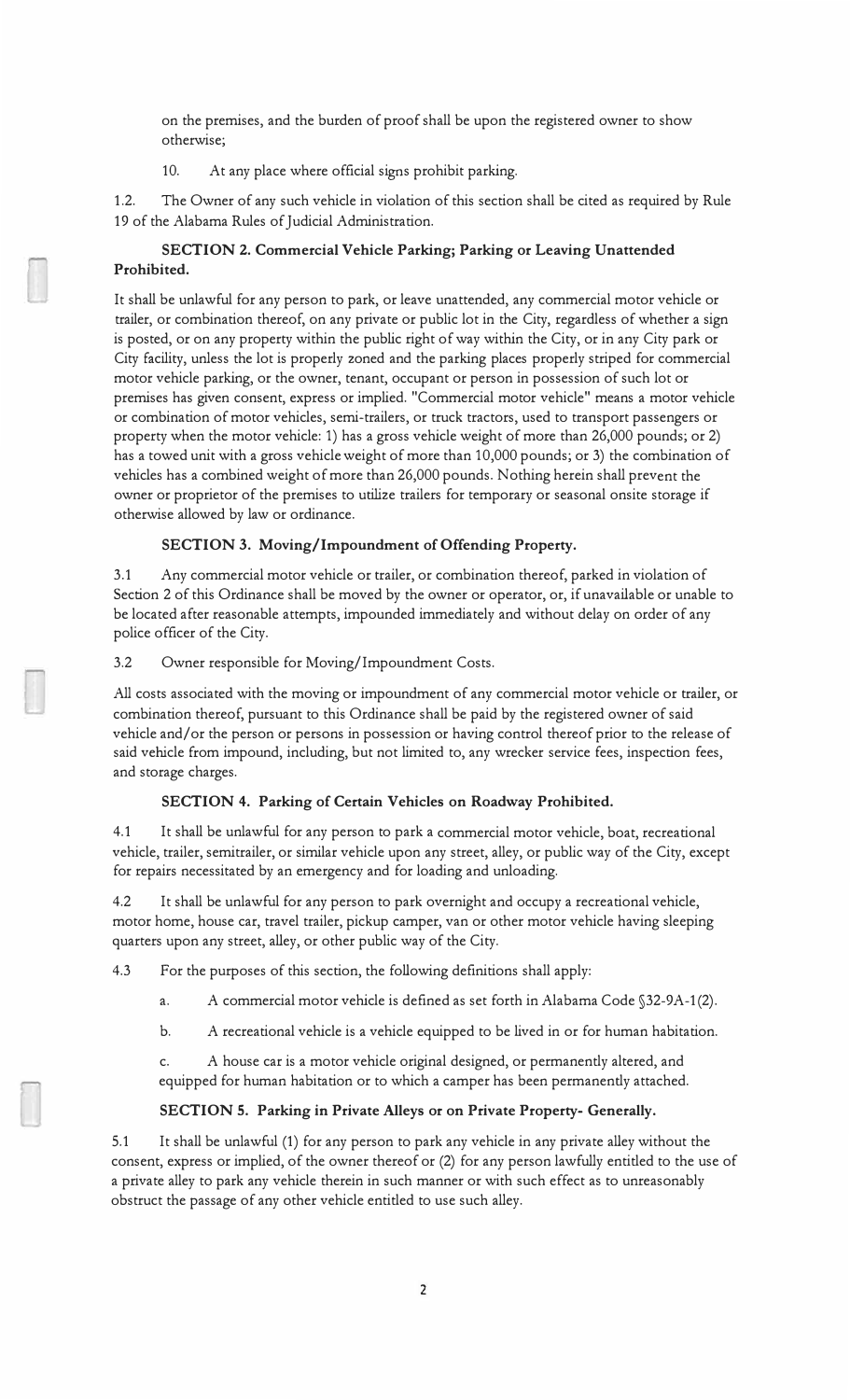5.2 It shall be unlawful for any person to park any vehicle upon the lot or private premises of another without the consent, express or implied, of the owner, tenant, occupant or person in lawful possession of such lot or premises.

### **SECTION 6. Parking in Areas Designated as Handicapped Parking.**

6.1 It shall be unlawful for any persons, other than individuals with a long-term disability or an individual with a temporary disability as defined in § 32-6-230, *Code of Alabama* (1975), whose vehicle bears license plate decals and placards validly issued under the provisions of§ 36-6-231, *Code of Alabama* (1975), to park vehicles in parking zones designated for handicapped persons within the City.

6.2 Any person found guilty of a violation of this section shall be punished by a fine of one hundred dollars (\$100.00), which may be paid in advance of trial to the court magistrate, subject to Rule 19 of the Alabama Rules of Judicial Administration.

### **SECTION 7. Removal of Vehicles by Police.**

7.1 Removal by Police-Obstructions.

Any motor vehicle, trailer or semitrailer and any "special mobile equipment" as defined in § 32-1-1.1, *Code of Alabama* ( 1975), parked upon a public street or way of the City at a place, in a manner or for a length of time, prohibited by law is, if unoccupied, hereby declared to be an obstruction in such street or way and a public nuisance, and any police officer of the City is hereby authorized to cause the same to be removed to, and impounded in, the garage designated by the City.

7.2 Whenever any police officer of the City shall find upon any public street or way of the City any vehicle which he or she has reasonable cause to believe to be lost, stolen, or abandoned as defined in§ 32-13-1, *Code of Alabama* (1975), or any vehicle which is, or is likely to become, an obstruction on a public way, or to be without proper protection by reason of the person in charge or control thereof having been arrested and incarcerated, such officer shall have the authority to immediately cause the same to be removed to, and impounded in, the garage designated by the City.

7.3 Removal of Vehicles Pursuant to *Code of Alabama* (1975) § 32-13-2.

a.Subject to and in accordance with the provisions of *Code of Alabama* (1975) § 32-13-2, a police officer of the City may cause a motor vehicle to be removed to the nearest garage or other place of safety under any of the following circumstances:

(1). The motor vehicle is left unattended on a public street, road, or highway or other property for a period of at least 48 hours.

(2). The motor vehicle is left unattended because the driver of the vehicle has been arrested or is impaired by an accident or for any other reason which causes the need for the vehicle to be immediately removed as determined necessary by a law enforcement officer.

(3). The motor vehicle is subject to an impoundment order for outstanding traffic or parking violations.

b. Liability and Lien on Vehicles Removed

(1). A law enforcement officer, parking enforcement officer, or traffic enforcement officer who, pursuant to this section, causes any motor vehicle to be removed to a garage or other place of safety shall be liable for gross negligence only.

A person removing a motor vehicle or other property at the direction of an owner or owner's authorized agent, a lessee of real property or the lessee's authorized agent, or a law enforcement officer, parking enforcement officer, or traffic enforcement officer in accordance with this section shall have a lien on the motor vehicle for a reasonable fee for the removal and for the storage of the motor vehicle.

A law enforcement officer, parking enforcement officer, or traffic enforcement officer who causes the removal of any motor vehicle to a garage or other place of safety pursuant to this section, within five calendar days, shall give written notice of the removal.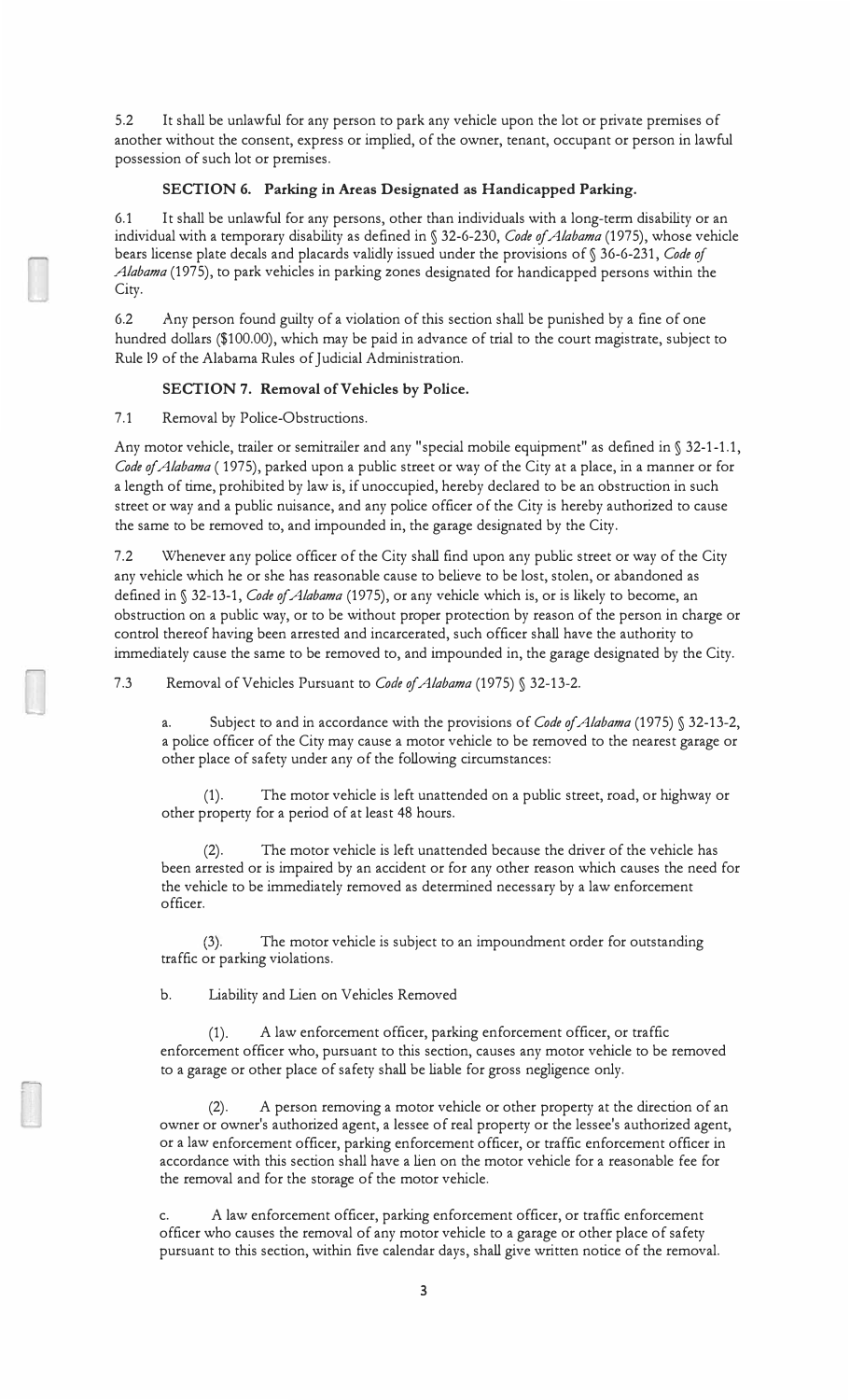The notice shall include a complete description of the motor vehicle identification number and license number thereof, provided the information is available, to the Secretary of the Alabama State Law Enforcement Agency.

d. An owner or owner's authorized agent, or a lessee of real property or the lessee's authorized agent, upon which a motor vehicle has become unclaimed, as provided for in *Code of Alabama* (1975) § 32-8-84, may cause the motor vehicle to be removed to a secure place. Any person or entity removing the vehicle at the direction of the owner or lessee of real property or his or her agent pursuant to this section shall have a lien on the motor vehicle for a reasonable fee for the removal and for storage of the motor vehicle.

e. An owner or lessee or agent of the real property owner and the towing agent or wrecker service employed shall be liable to the owner or lienholder of record for action taken under this section only for gross negligence.

### 7.4 Claiming Impounded Vehicle.

Any owner or person entitled to possession of a vehicle impounded under this Ordinance may claim the same at any time before the sale thereof by filing a written claim thereto with the Chief of Police or designee, upon a form to be provided by the City, and if said chief or designee is satisfied that the claimant is the owner or entitled to possession of such vehicle, he/ she shall notify the holder of such vehicle to cause the same to be released to the claimant upon payment of proper charges. Upon receipt of such notification, the holder of such vehicle shall cause same to be released to the claimant upon payment of such charges.

#### 7.5 Lien on Vehicle.

The garage designated by the City to remove such vehicles shall have a lien upon each impounded vehicle for a reasonable fee as established in Ordinance No. 585-2021, as amended, for the period of time such vehicle remains impounded in the designated garage to cover the cost of hauling to the said garage, storage of the vehicle therein and overhead; and, except as provided herein, no vehicle shall be released to any claimant prior to the sale thereof, unless such proper charge is paid.

#### 7.6 Sale of Vehicle.

When any vehicle impounded under this Ordinance shall have remained in the garage for as long as forty-five (45) days from the date of its reception therein and no claim for such vehicle shall have been made within said period of time, the vehicle may be sold and the proceeds thereof distributed as provided in § 32-13-1, *Code of Alabama* (197 5) et seq.

#### 7.7 Owner's Duty to Locate Vehicle.

It shall be the duty of every person who may not know the whereabouts of a vehicle owned by him or her, or to which such person may have the right of possession, to take notice that such vehicle may be in the custody of the City pursuant to the provisions of this Ordinance and that he or she may inquire of the Chief of Police or designee whether it is in such custody. Any such person who may thus, or otherwise, ascertain that such vehicle is in such custody, and who may believe that it has been impounded for a cause not authorized by the provisions of this Ordinance, may, if he desires to escape payment of the aforesaid charges, present a complaint, in duplicate, to the municipal judge at any time prior to the sale of said vehicle, averring that he is the owner or entitled to the possession of said vehicle, describing it, that it is in the custody of the City and that the same has been impounded for a cause not authorized by the provisions of this Ordinance or state law. Upon presentation of such complaint, in duplicate, the municipal judge shall immediately set the same down for hearing on the court date following the receipt of such complaint and shall cause one of said duplicates, with the time of the hearing noted thereon, to be delivered to the Chief of Police or designee. The judge may continue the hearing from time to time as may be proper. If, upon the hearing, the complaint should be sustained, the judge shall render judgment that the vehicle be forthwith released to the complainant without payment of any impounding, storage or other charges and that the City clerk or designee shall cause such vehicle to be so released. If, on the other hand, the complaint should not be sustained, the judge shall enter judgment dismissing the same and assessing costs of court against the complainant, to be collected before release of said vehicle to the complainant in addition to all other charges prescribed in this Ordinance.